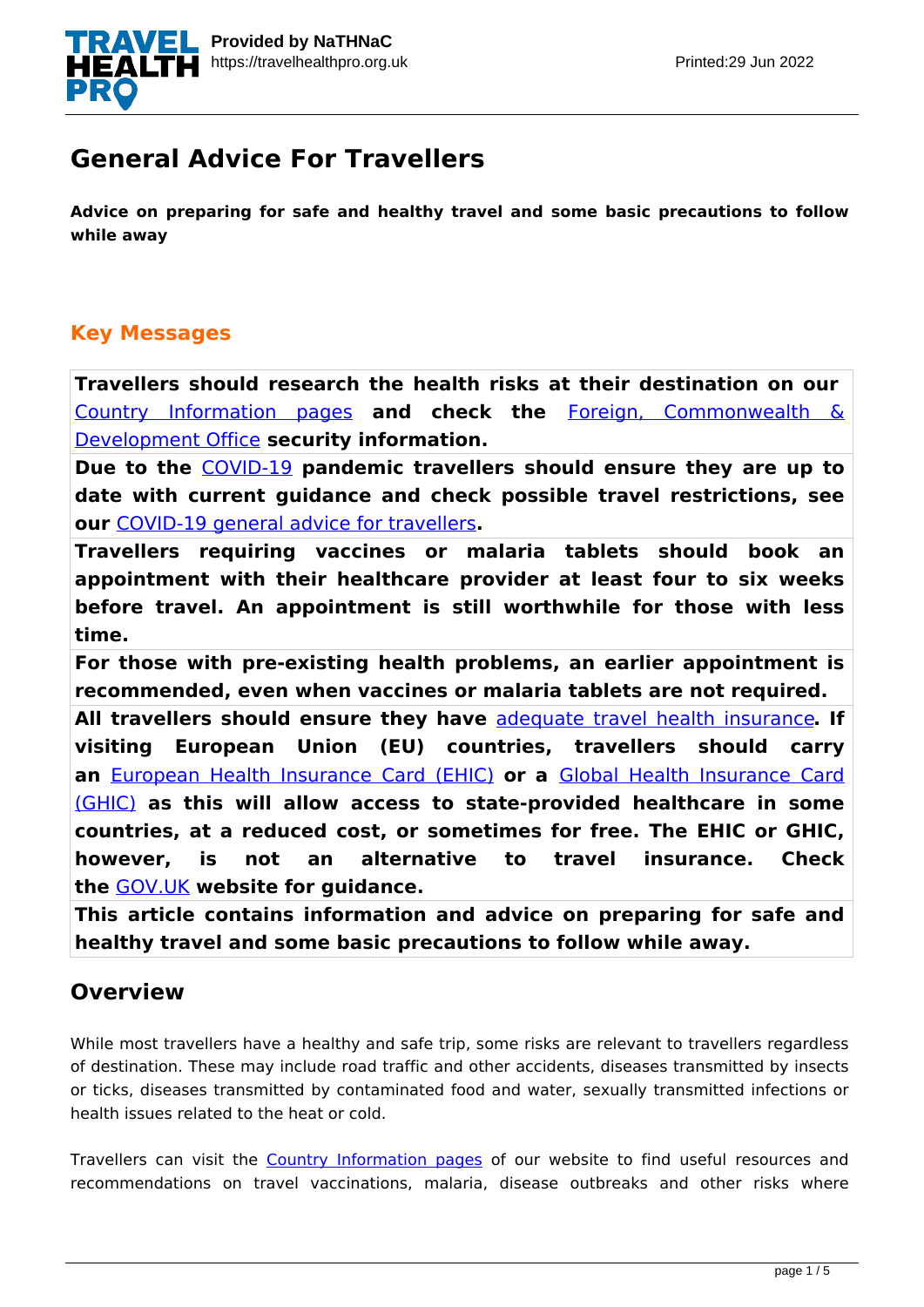

relevant. The Foreign, Commonwealth  $\&$  Development Office (FCDO) website contains useful information on COVID-19 related control measures, entry requirements and safety and security issues worldwide.

#### **Before travel**

During the COVID-19 pandemic, it is important to check up to date travel guidance and consider the risk of COVID on the journey and at the destination, see our *general advice for travellers*.

For those requiring vaccines or malaria tablets, an appointment with a health professional should be booked at least four to six weeks before travel. For some travellers, courses of vaccines may be recommended, which can take a number of weeks to complete. However, even if time is short, an appointment is still worthwhile as some vaccines and malaria tablets can be given to last minute travellers. For those with pre-existing health problems, an earlier appointment is recommended, even when travel vaccines or malaria tablets are not required, as a general check-up before travel is advisable.

Many GP surgeries operate a travel clinic, usually run by the practice nurse. Travellers should try to allow plenty of time to make an appointment, as surgeries are often very busy. Some travel vaccines are available free with GP surgeries, others are usually charged for such as yellow fever, rabies and Japanese encephalitis vaccinations. There are also many specialist travel clinics around the country; these usually operate on a private basis. Those visiting private clinics should remember to take records of previous vaccinations and details of any medical conditions and medications with them. [Travel clinics offering the yellow fever vaccine](http://nathnacyfzone.org.uk/search-centres) in England, Wales and Northern Ireland can be found on our website.

The pre-travel appointment provides an opportunity to assess health risks taking into account a number of factors including destination, medical history, and planned activities. In order to evaluate the risk, travellers will be asked for detailed information about themselves and their travel plans. This will include:

- Personal details, including age
- Destination/s
- Departure date
- Length of stay
- Planned activities
- Type of accommodation
- Previous vaccinations received
- Medical history

Following this risk assessment, the health professional will make recommendations on any appropriate vaccines and malaria tablets, as well as offering advice on how to reduce the risk of other potential hazards. Travellers should ensure they have [adequate travel health insurance](https://www.gov.uk/foreign-travel-insurance) and that emergency contact numbers are carried.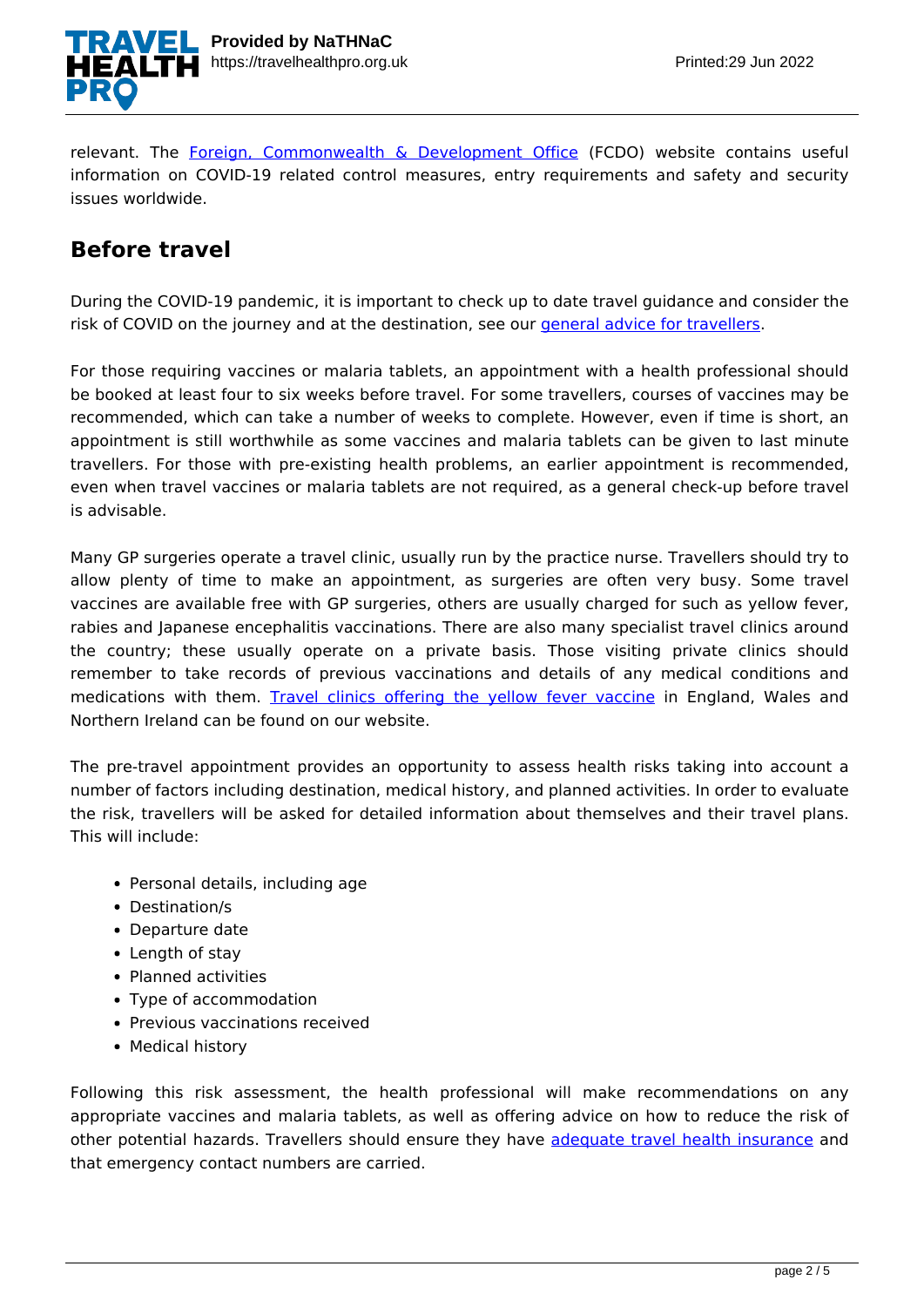

If visiting European Union (EU) countries travellers should carry an [European Health Insurance Card](http://www.nhs.uk/NHSEngland/Healthcareabroad/EHIC/Pages/about-the-ehic.aspx) [\(EHIC\)](http://www.nhs.uk/NHSEngland/Healthcareabroad/EHIC/Pages/about-the-ehic.aspx) or a [Global Health Insurance Card \(GHIC\)](https://www.nhs.uk/using-the-nhs/healthcare-abroad/apply-for-a-free-ehic-european-health-insurance-card/) as this will allow access to state-provided healthcare in some countries, at a reduced cost, or sometimes for free. The EHIC or GHIC, however, is not an alternative to travel insurance. Check the [GOV.UK](https://www.gov.uk/guidance/uk-residents-visiting-the-eueea-and-switzerland-healthcare) website for guidance.

Those taking medication should check if there are any restrictions entering or travelling through the countries on their itinerary with the relevant embassy (see resources below). Medication should be carried in its original pharmacy packaging, along with copies of prescriptions and supplies should be adequate to cope with potential travel delays. A letter from the GP or prescriber detailing the medicines is also advised.

Travellers should consider packing a medical kit tailored to their destination such as a first aid pack containing items such as basic analgesia (pain killers), gauze, antiseptic, non-stick wound dressings, tape, plasters, tweezers and a thermometer. Other items may include sun screen, insect repellent, diarrhoea treatment medication and oral rehydration solution, condoms, an impregnated mosquito net and water disinfection equipment.

Those planning long distance travel (more than 4 hours) should consider if they are at increased risk of deep vein thrombosis (venous thromboembolism - VTE). Those at increased risk include older travellers, pregnant women, those with a previous history of VTE or recent surgery, those with certain blood clotting disorders, malignancy, certain heart conditions and those taking oestrogen containing medicines (see resources section). These travellers should consider the use of properly fitted compression socks and seek advice from their healthcare provider. Low molecular weight heparin therapy may be recommended for those at particular risk. Aspirin is **not** recommended for the prevention of VTE during travel [1]. To reduce the risk of VTE, travellers should regularly mobilise their legs (walk when possible or flex and extend the ankles to encourage blood flow from the lower legs).

## **During travel**

During the COVID-19 pandemic travellers should take particular care to reduce their risk of infection. See guidance from UK Health Security Agency on *living safely with respiratory infections*. [including COVID-19.](https://www.gov.uk/guidance/living-safely-with-respiratory-infections-including-covid-19) Transport operators and other countries may have specific control measures in place so travellers should check with their airline / other carrier and [check and follow the local rules](https://www.gov.uk/foreign-travel-advice) [for their destination.](https://www.gov.uk/foreign-travel-advice)

Travel provides a great opportunity to try new food and drinks. However, it is sensible to try and select safer options where possible. Travellers' diarrhoea can occur in any destination but it is particularly common in those visiting low-income countries. It can be difficult to avoid in some areas, but travellers can try and reduce their risk by taking care with food and water hygiene (see resources). It is also sensible to be prepared to manage the symptoms of diarrhoea.

Insect bites can lead to skin irritation or infection. In some countries, insects and ticks can also transmit a number of different diseases. Travellers should reduce their risk by using bite avoidance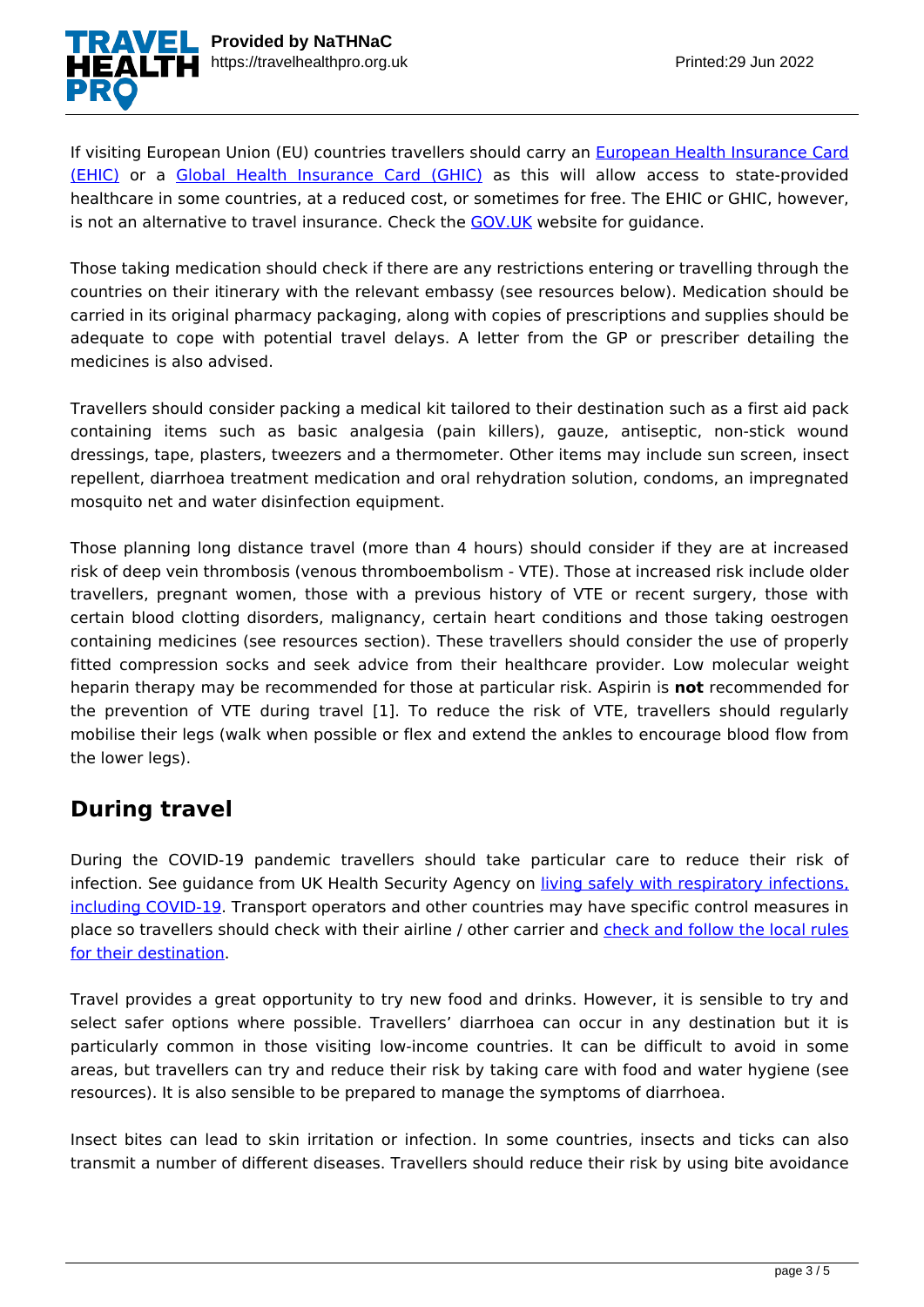

measures. Protective clothing, impregnated mosquito nets and repellents are helpful. Insect repellents containing N, N-diethylmetatoluamide (DEET) are the most effective [2]; they have been widely tested under field conditions. They can be used in concentrations up to 50 percent in pregnant or breast-feeding women, and in infants and children older than two months [3].

The sun can be enjoyed safely by using shade, protective clothing, sunglasses and sunscreen to prevent burning.

Travellers should be alert to personal safety issues and remember that alcohol or drug use may increase the risk of accidents and injuries and can invalidate travel insurance claims. Drinking alcohol is forbidden in some countries and the penalties for supplying or possessing illicit drugs can be very severe in some countries.

# **After travel**

Travellers returning with fever, diarrhoea with blood or any other worrying symptoms, such as altered mental status, severe abdominal pain, jaundice or rash should seek prompt medical care and mention their travel history.

Those taking malaria tablets should remember to complete the course of tablets as recommended.

Travellers who have been in contact with fresh water rivers and lakes in the tropics (for example for swimming or wading) should enquire about [schistosomiasis](https://travelhealthpro.org.uk/factsheet/28/schistosomiasis) screening tests if the disease is considered to be present in the country. Countries with risk of schistosomiasis can be found on the [Country Information pages](http://travelhealthpro.org.uk/countries) in the 'other risks' section, see also [Diseases in Brief](http://travelhealthpro.org.uk/diseases). These tests are usually performed at least 12 weeks after last possible exposure to the water. GP centres may offer these tests or may refer travellers to a specialist unit.

Those developing symptoms of COVID-19 should follow current public health advice, which may differ in: [England](https://www.gov.uk/guidance/people-with-symptoms-of-a-respiratory-infection-including-covid-19), [Wales,](https://gov.wales/coronavirus) [Scotland](https://www.gov.scot/coronavirus-covid-19/) and [Northern Ireland](https://www.nidirect.gov.uk/campaigns/coronavirus-covid-19).

#### **Resources**

- [Food and water hygiene](http://travelhealthpro.org.uk/factsheet/44/food-and-water-hygiene)
- [Insect and tick bite avoidance](http://travelhealthpro.org.uk/factsheet/38/insect-and-tick-bite-avoidance)
- [Medicines and travel](https://travelhealthpro.org.uk/factsheet/43/medicines-and-travel)
- [Personal safety](http://travelhealthpro.org.uk/factsheet/25/personal-safety)
- [Sexually transmitted infections](http://travelhealthpro.org.uk/factsheet/15/sexually-transmitted-infections)
- [Sun protection](http://travelhealthpro.org.uk/factsheet/23/sun-protection)
- [List of foreign embassies in the UK](https://www.gov.uk/government/publications/foreign-embassies-in-the-uk)
- [Travel Aware staying safe and healthy abroad](https://travelaware.campaign.gov.uk/)
- [ABTA Have a safe and healthy holiday](https://www.abta.com/tips-and-advice/staying-safe-on-holiday/safe-and-healthy-holidays-sun)

#### **REFERENCES**